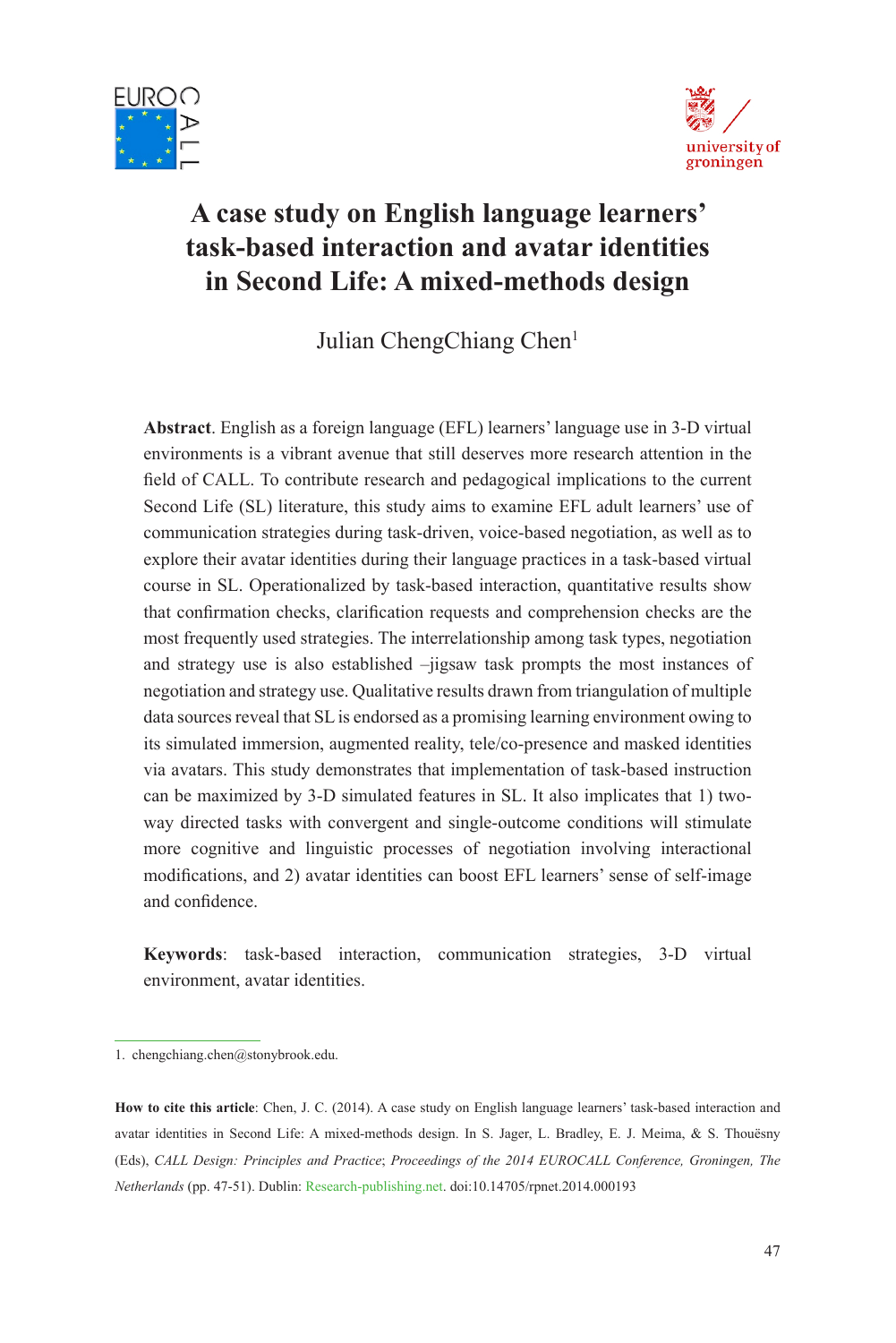## **1. Introduction**

Even though research has shown that the unique features (e.g., immersion, avatar presence, simulation) afforded by SL –a three dimensional virtual environment– have the potential to enhance learners' motivation, engagement and virtual identities (Cooke-Plagwitz, 2008; Dede, 2005), studies done on using interactionist theory as a theoretical framework to examine EFL learners' language use in SL are still scarce (cf. Peterson, 2005, 2006, 2010). The link between EFL learners' language acquisition in task-based interaction and virtual learning in SL still needs to be connected in current SLA literature (Kraemer, 2008). We need a better understanding as to 1) why EFL learners are drawn to SL, 2) how they perceive learning English in task-based interaction in SL versus real life (RL), 3) how they feel about using avatars to interact with other avatars in English, and 4) what kinds of features afforded by SL impact their language learning experiences and outcomes. Also, a full-blown virtual language course designed under the taskbased design has not been fully documented in SL literature.

Motivated by the current English learning phenomenon where digital natives' learning styles are not accommodated in traditional English classes, this research also aims to uncover whether language instruction in SL can align with digital natives' learning styles in order to resolve the long existing digital divide (Prensky, 2005a, 2005b). As such, this study seeks to explore if SL can open up a new pedagogical fertile ground for English teaching and learning. To address these theoretical and pedagogical concerns, this case study raises two major research questions:

1. How do EFL learners use communication strategies to negotiate meaning during task-driven, voice-based interaction in SL?

2. What are EFL learners' attitudes toward using avatars to participate in a task-based virtual class in SL?

Situated in cognitive interactionist theory (Long, 1981, 1983) and driven by taskbased language teaching (TBLT) (Doughty  $\&$  Long, 2003), this study employs a concurrent mixed-methods design to better answer the research questions quantitatively and qualitatively.

### **2. Method**

Nine adult EFL learners worldwide were recruited to participate in a 10-session virtual class in SL. Each virtual session had 90-minute contact hours and was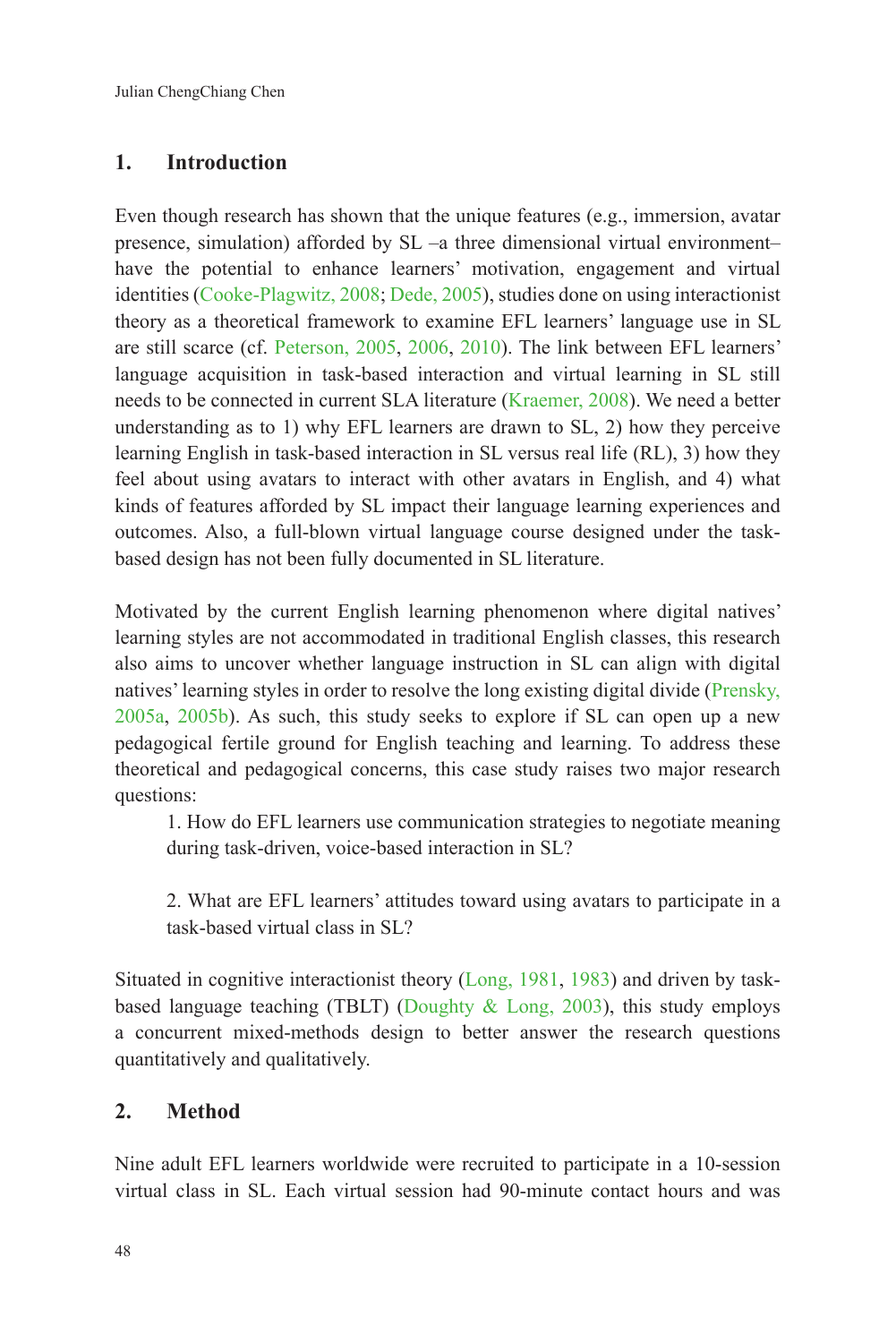conducted twice a week. Learners, in their avatar form, used voice chat to interact with peers in different communication tasks, such as opinion-exchange, jigsaw, information-gap and decision-making tasks. Also, capitalizing on the unique features afforded by SL, students had the opportunity to perform simulation-based and real-life-oriented tasks, such as using note cards to play an ice-breaker game in the first session, show-and-telling cultural clothing worn by their avatars, and collaborating with peers in a museum field trip project. Figure 1 shows a screen capture of students taking turns presenting their cultural outfits.





Quantitative data were collected through participants' pre- and post-task-based interaction to examine how EFL learners use different communication strategies to resolve communication breakdown during negotiation of meaning in communicative tasks. Qualitative data were collected through students' journal entries to reflect on their perceptions about their learning experience in each SL virtual session. A pre-course survey was administered to gather their demographic information and attitudes toward English learning in SL before the course. A post-course survey was also distributed to probe their perceptions about their overall virtual learning experience and avatar identities in this task-based course, triangulated with a focus group interview and the researcher teacher's observation blog.

### **3. Results and discussion**

Quantitative results showed that confirmation checks, clarification requests and comprehension checks were the three most frequently used strategies. Other types of strategy use were also found, such as a request for help, self-correction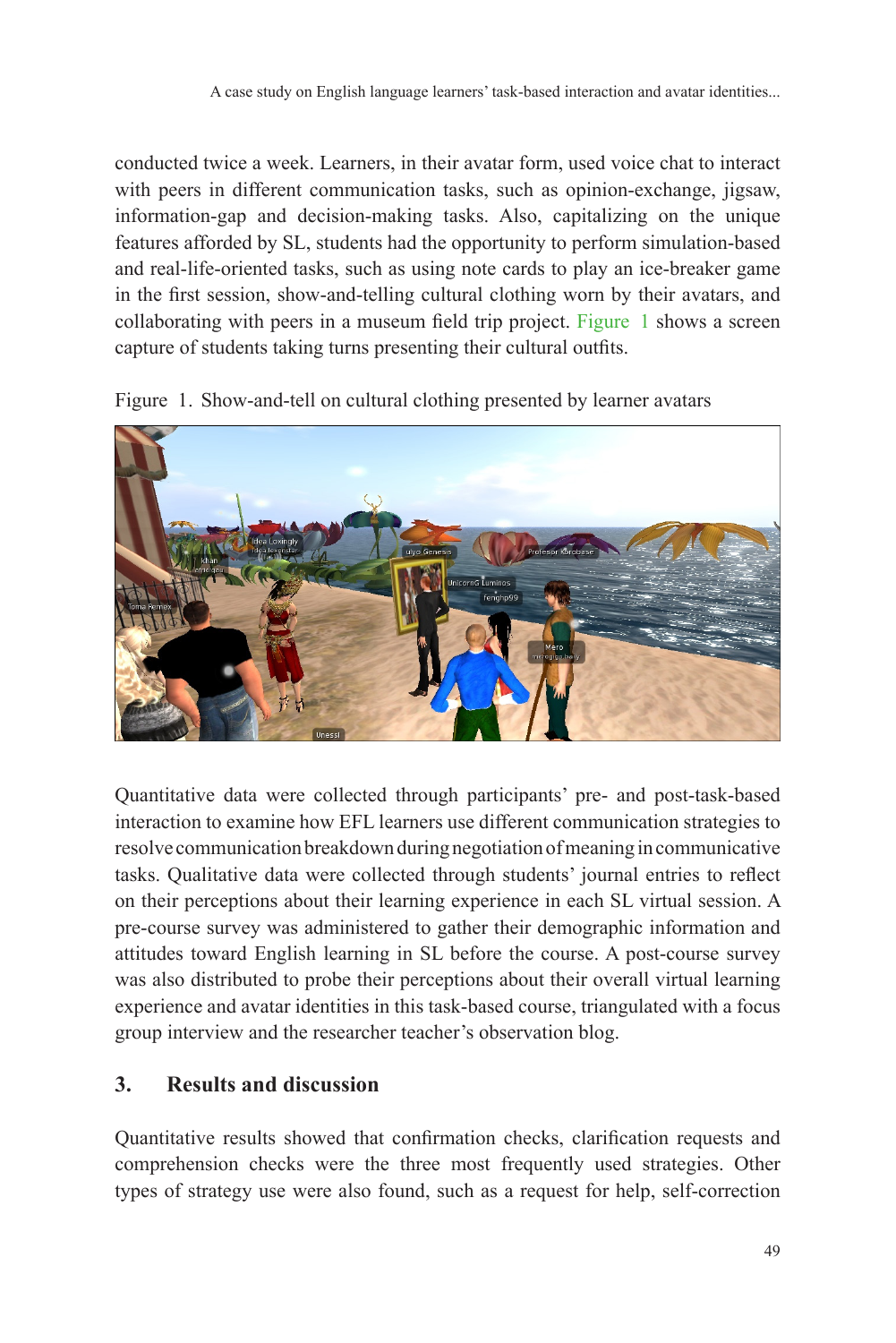and topic shift, accompanied by another two newfound strategies that had not been previously documented in task-based research in 3-D multi-user virtual environments (MUVEs) (i.e., a metacognitive strategy and spelling out the word). Following Varonis and Gass's (1985) framework of negotiation of meaning, two types of negotiation routine were also identified: single-layered trigger-resolution sequence (standard negation routine in a four turn-taking discourse) and multilayered trigger-resolution sequence (more complex routine that involves above four turn-takings). Additionally, the interrelationship among task types, negotiation and strategy use was also established in the study. That is, the jigsaw task prompted the most instances of negotiation and strategy use, followed respectively by information-gap task and decision-making task, whereas opinion-exchange task triggered the least.

Using grounded theory approach (Corbin & Strauss, 2008), three core themes emerged from qualitative data: 1) perceptions about factors that impact virtual learning experience in SL, 2) attitudes toward learning English via avatars in SL, and 3) beliefs about the effects of task-based instruction on learning outcomes in SL. Students in this study perceived SL as a potentially effective platform to empower their language learning. The immersive participation and augmented reality afforded by SL enabled them to interact with peers or other native English speakers in real time, without the burden and expenses of physical travelling. Being able to "teleport" to different life-like places in SL also allowed them to simulate various real-life scenarios and make learning more fun and meaningful. As such, their engagement, motivation, and sense of autonomy were enhanced.

Additionally, the telepresence realized in avatars also fostered their sense of belonging to the virtual community. Their masked identities through avatars also allowed them to "take risks" in speaking English without feeling the same shyness and embarrassment as would they in a real-life conversation discourse. Students' participation in the task-based virtual course also 1) showed longer retainment of engagement and motivation as well as spontaneous oral production through communication tasks, 2) fostered learner autonomy and investment of time and effort in language practices through culture-driven tasks, and 3) deepened real-life task experiences and knowledge and language acquisition through simulated tasks.

#### **4. Conclusions**

Drawn from both quantitative and qualitative results, this study implicates that 1) two-way directed tasks with convergent, obligatory, single-outcome conditions will stimulate more cognitive and linguistic processes of negotiation